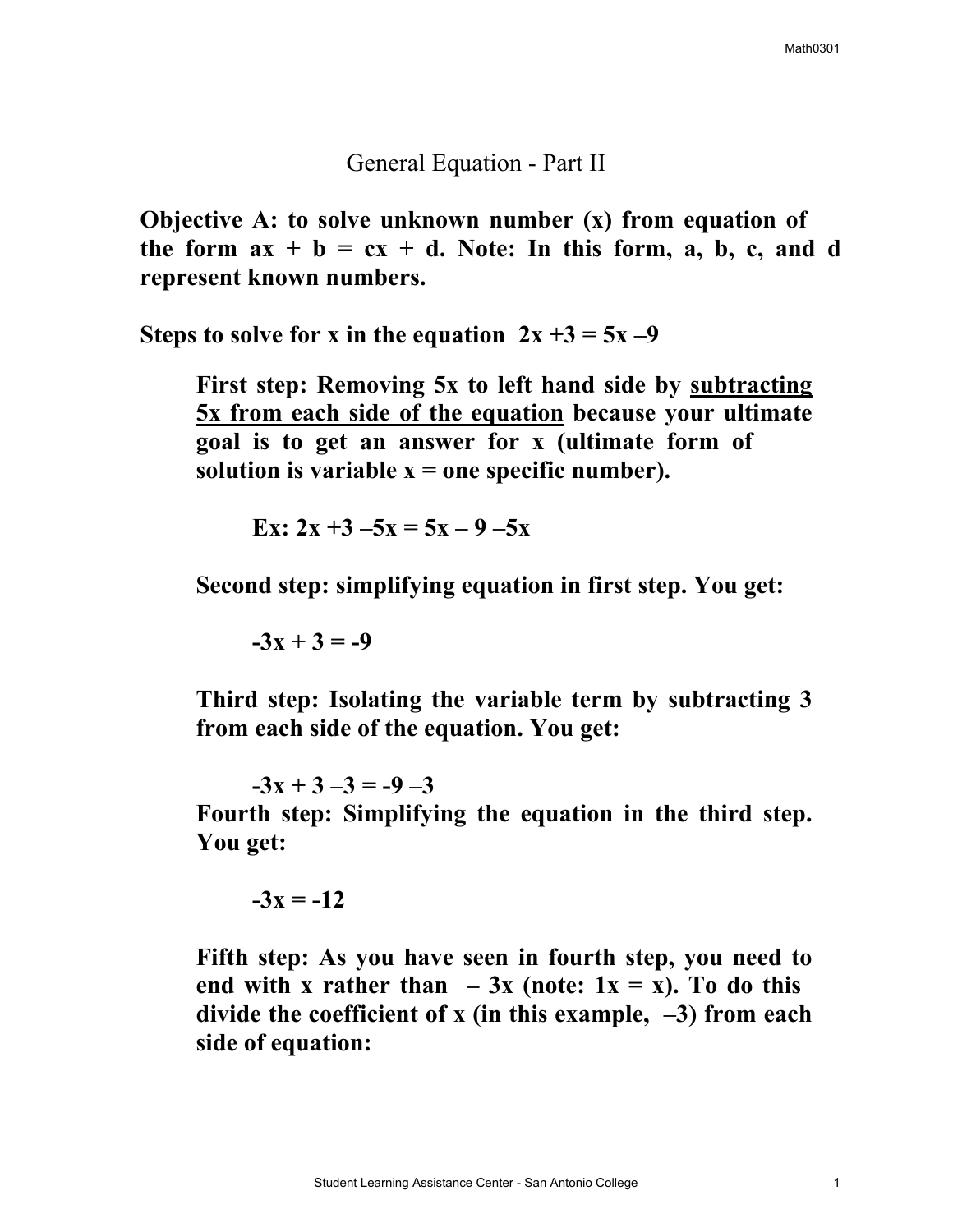$$
\frac{-3x}{-3} = \frac{-12}{-3}
$$

**Sixth step: Simplify the equation in the fifth step. Your final answer:** 

 $\mathbf{x} = 4$ 

**Checking: The solution is 4. You should verify this by checking this solution.** 

**Objective B: To solve for x in an equation containing groupings.** 

**Steps for example:**  $4 + 5(2x - 3) = 3(4x - 1)$ 

**First step: Use the Distribution Property to expand the equation. Then simply. You get:** 

 $4 + 10x - 15 = 12x - 3$  (distribution)  $10x - 11 = 12x - 3$  (simply)

**Second step: Remove 12x by subtracting 12x from each side of the equation. Your ultimate goal is to get an**  answer for x in the form of  $x =$  one specific number).

 $10x - 11 - 12x = 12x - 12x - 3$ 

**Third step: Simplifying the equation in the second step, you get:** 

$$
-2x-11=-3
$$